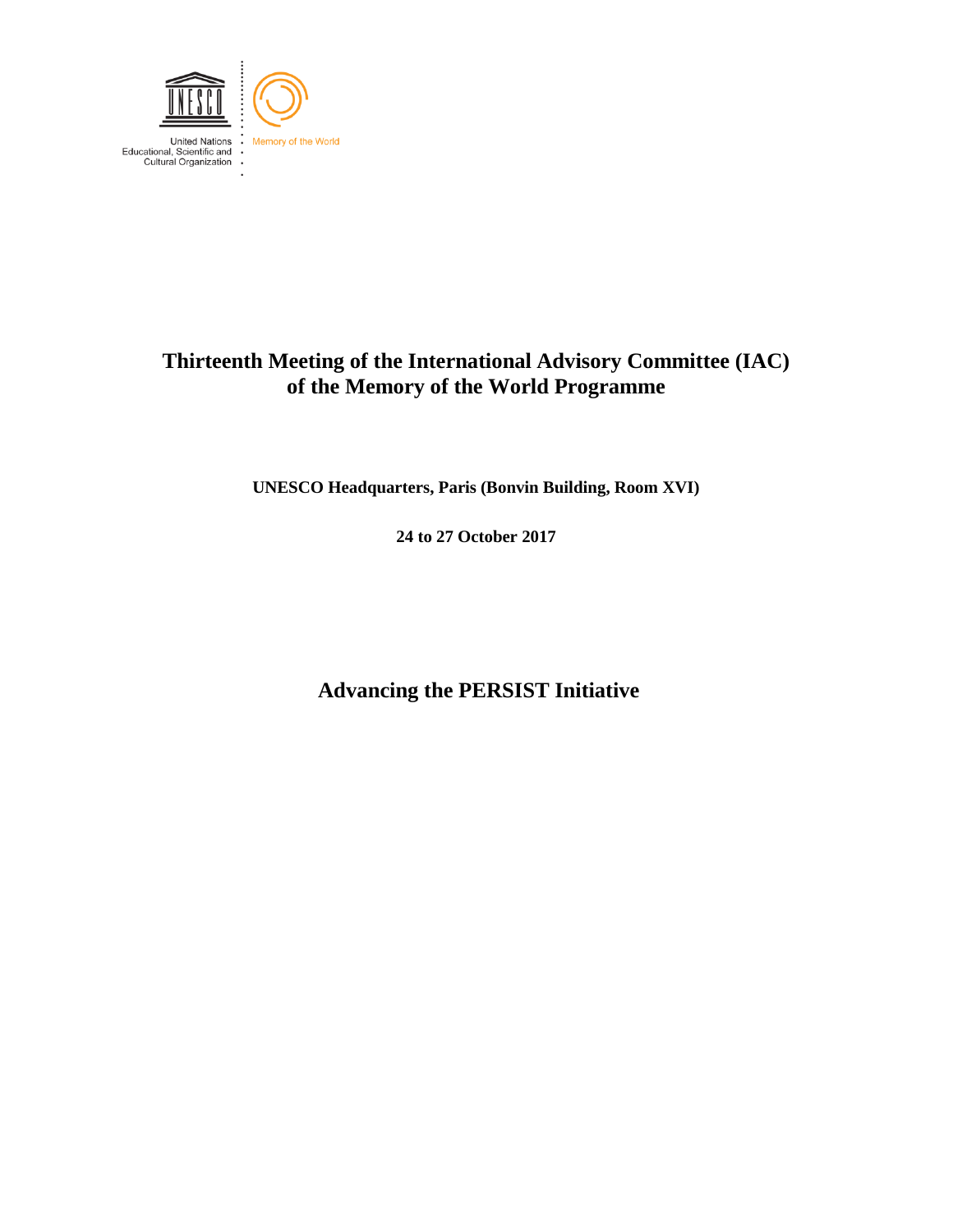

**13th Meeting of the** 

# **International Advisory Committee of the Memory of the World Programme**

UNESCO Headquarters, Paris, FRANCE 24 to 27 October 2017

# **Agenda Item 9: Advancing the PERSIST Initiative**

# *A Proposal for the Establishment of an IAC Subsidiary Body for the Oversight of the PERSIST Project*

#### **Summary**

The PERSIST steering committee has been meeting regularly to advance the Memory of the World PERSIST Project. While progress has been made on some fronts, most notably the publication of the PERSIST Content Selection Guidelines, the Steering Committee believes that for PERSIST to become an effective and influential initiative of the Memory of the World, it needs to be more formally constituted as a recognised subsidiary body of the International Advisory Committee, in compliance with IAC Rule 11.

If established, the subcommittee will (with the approval of the IAC) publish its mission, Rules of Procedure and programme of activities on the MoW website. The UNESCOPERSIST.org website is well established and will be used as the principal information portal for the work of the subcommittee and its wider network.

Following recent consultation with the Sub-Committee on Technology (SCoT), the opportunity to incorporate the scope and functions of the proposed sub-committee into an augmented SCoT will be investigated.

#### **Recommendation**

It is Recommended that:

- 1. The IAC endorses the need for a "Digital Sub-Committee" as a subsidiary body of the IAC;
- 2. The IAC endorses the Rules of Procedure (attached);
- 3. The IAC appoints Mr David Fricker as the *ad interim* Chair of the DSC;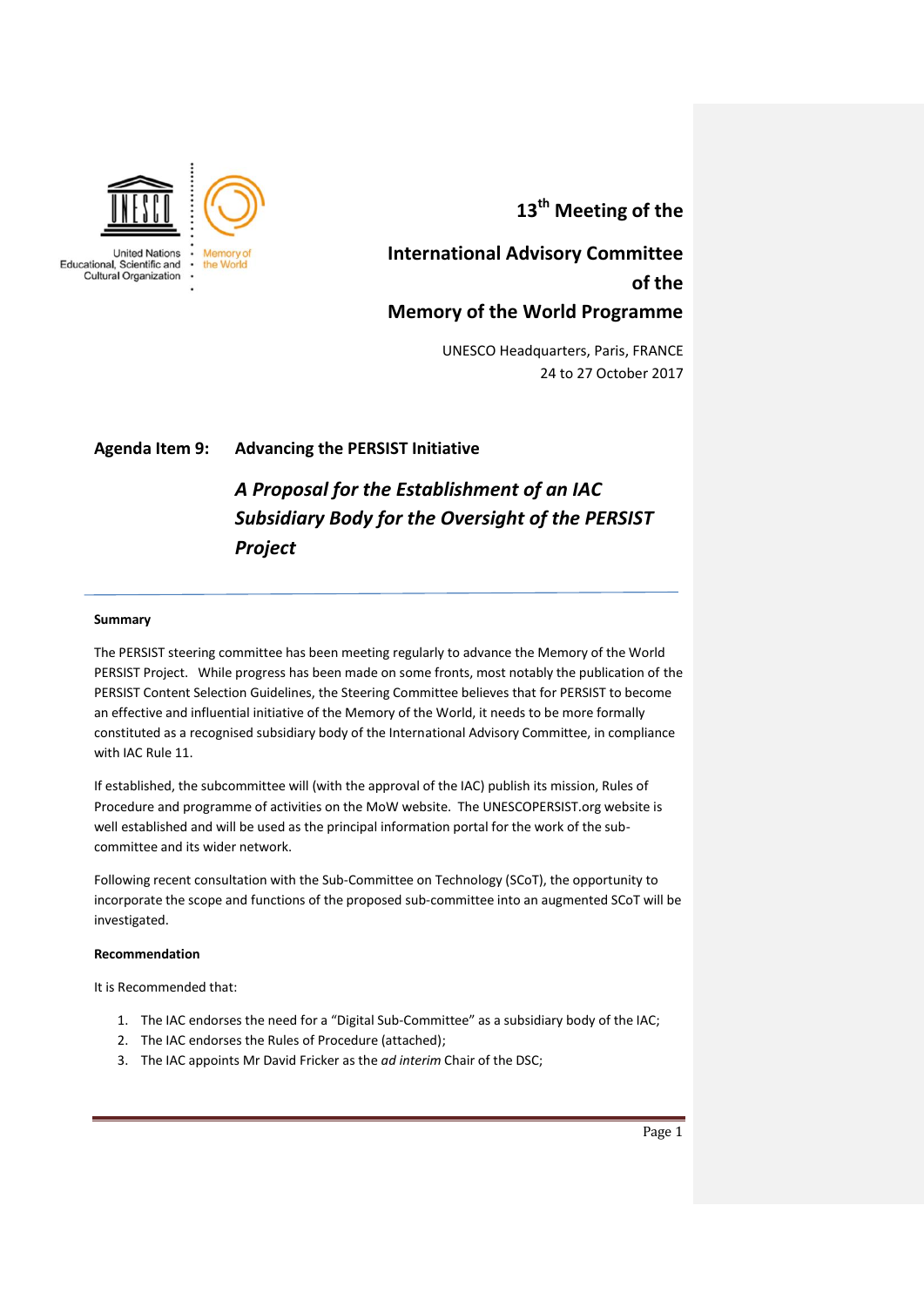- 4. Prior to permanent establishment of a new DSC, a more thorough investigation is to be undertaken into the incorporation of the proposed scope and functions of a DSC and the existing SCoT into a single subsidiary body of the IAC;
- 5. The outcomes of this investigation be considered by the Bureau prior to the next ordinary session of the IAC.

#### **Proposal**

The mission of PERSIST is to develop effective policies, strategies, and practices for the preservation and sustained use of digital artefacts. Its vision is for the World's Digital Heritage to be accessible to future generations, without barriers such that they will be able to experience and learn from digital artefacts that represent achievements of humanity.

PERSIST is a creation of UNESCO, a direct result of the "Vancouver Declaration" made at the UNESCO international conference "Memory of the World in the Digital Age: Digitization and Preservation" in Vancouver in 2012. Among the recommendations of the UNESCO/UBC Vancouver Declaration was the need to establish a roadmap with solutions and policies ensuring long term access and preservation.

In the years since the Vancouver Declaration, a great deal of work has been done to advance the structure and strategies of PERSIST and to engage the interest and support of Memory Institutions, Academia, the Open Source Community and the ICT Industry. Indeed, PERSIST has been one of the main platforms upon which IFLA and ICA have given shape to their collaborative relationship with UNESCO. The PERSIST group organised the UNESCO sessions for IFLA WLIC in the last three consecutive years; ICA has featured PERSIST sessions at each of its last four annual conferences.

Expert group meetings have been held in UNESCO Headquarters April 2015, a side event was held during the General Conference of November 2015, and a major international experts' group meeting was hosted by National Archives UAE in March 2016. However, firm partnerships cannot be made across the community unless there is a stronger, more formally recognised link with UNESCO and the Memory of the World Programme.

This more formal link can be achieved by the proper establishment of PERSIST within a subsidiary body. With this in mind it is recommended that a subsidiary body be established, tasked with the mission of PERSIST: to develop effective policies, strategies, and practices for the preservation and sustained use of digital artefacts. This will continue the work started by the Vancouver Declaration.

It is proposed to name the sub-committee the "Digital Sub-Committee" (DSC), to reflect the broad agenda of its work and its stated mission.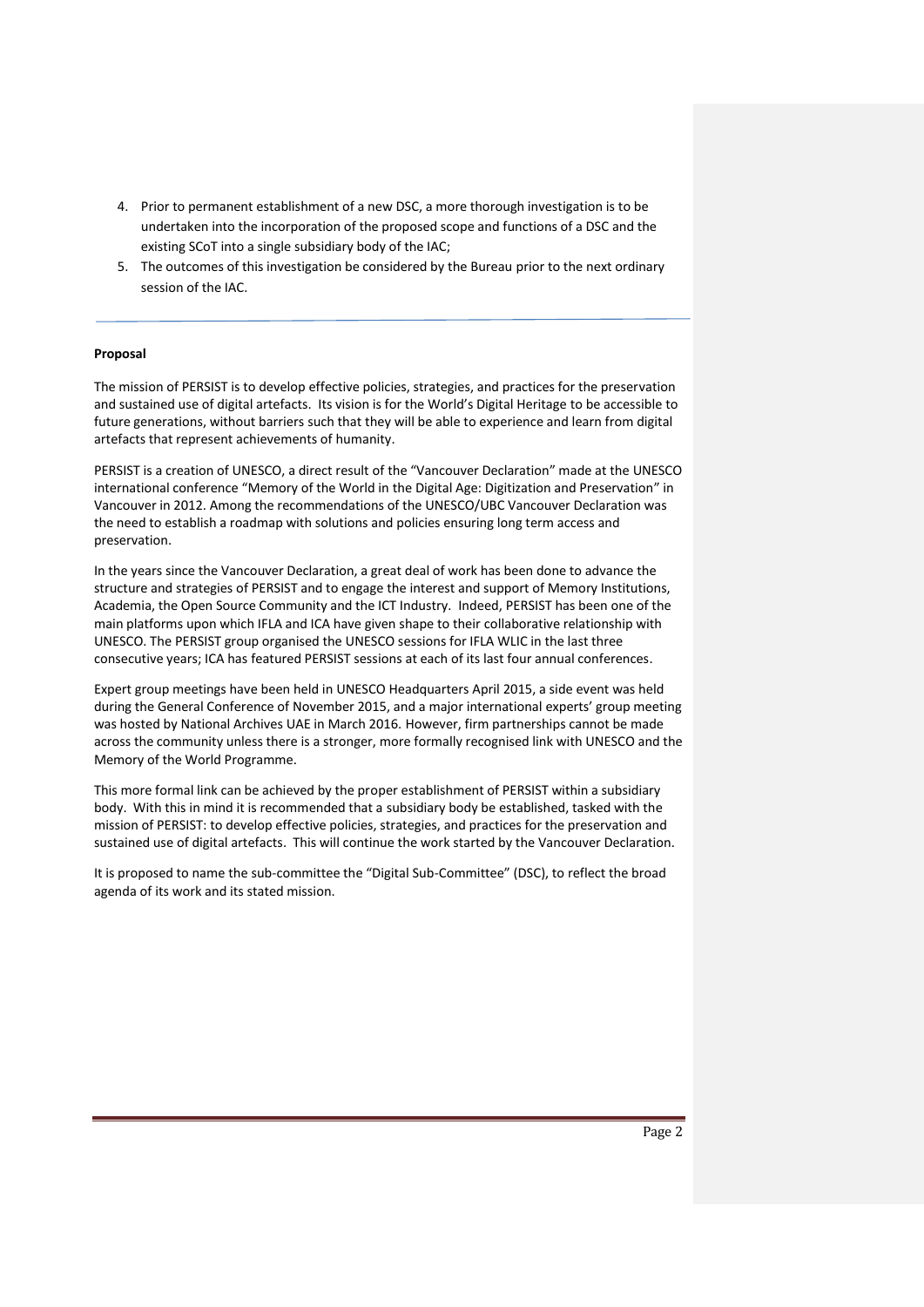Rule 11 of the IAC stipulates:

Rule 11 - Subsidiary bodies

*In order to discharge the duties assigned to it by its Statutes, the Committee may establish such subsidiary bodies as it considers necessary for the conduct of its business within the limits of the funds approved by the General Conference. The Chair of each subsidiary body shall be appointed by the Committee. Each subsidiary body shall itself elect its Rapporteur and shall establish its own rules of procedure with the agreement of the Bureau.*

In order to fulfil the requirements of Rule 11, proposed Rules of Procedure for the new subcommittee are attached.

With the approval of the IAC, the DSC intends to establish a network of expert advisors, and its own workgroups to address areas of specialisation in technology, policy, best practice and other areas. The extended network of experts and advisors will not be full members of the DSC. However, they will be formally recognised and acknowledged as contributors to the subcommittee and the Memory of the World programme. It should be stressed that this approach will ensure a rich diversity of contributions from a wide range of institutions and experts without imposing an unsustainable burden on the MoW Secretariat. It is expected that the Workgroups will manage their own meetings and activities.

Figure 1 illustrates the intended structure to coordinate contributions to and activities of the sub-committee. There is a relationship between PERSIST and the IAC Sub-Committee on Technology. SCoT is concerned with digitization technologies and standards, and has also in the past looked at Preservation and Access. However, the Vancouver Declaration, the 2015 Recommendation and the broader work of the MoW Programme have demonstrated that as well as technology we must focus on the specific challenges regarding the preservation of the world's digital documentary heritage and, in so doing, ensure its ongoing accessibility by future generations. In order to investigate further the potential relationship between the DSC and SCoT and avoid duplication of purpose across the IAC subsidiary bodies, consultative discussions between the PERSIST Steering Committee and our colleague, Mr Jonas Palm, Chair of the SCoT, were facilitated by the MoW Secretariat on 11 September 2017. The meeting agreed that there was overlap between the two entities and that further investigation should be undertaken to evaluate the merits of incorporating the scope and functions of both entities into a single subsidiary body of the IAC. The DSC also proposes to engage with the IFAP Working Group on Information Preservation to ensure that activities are complementary.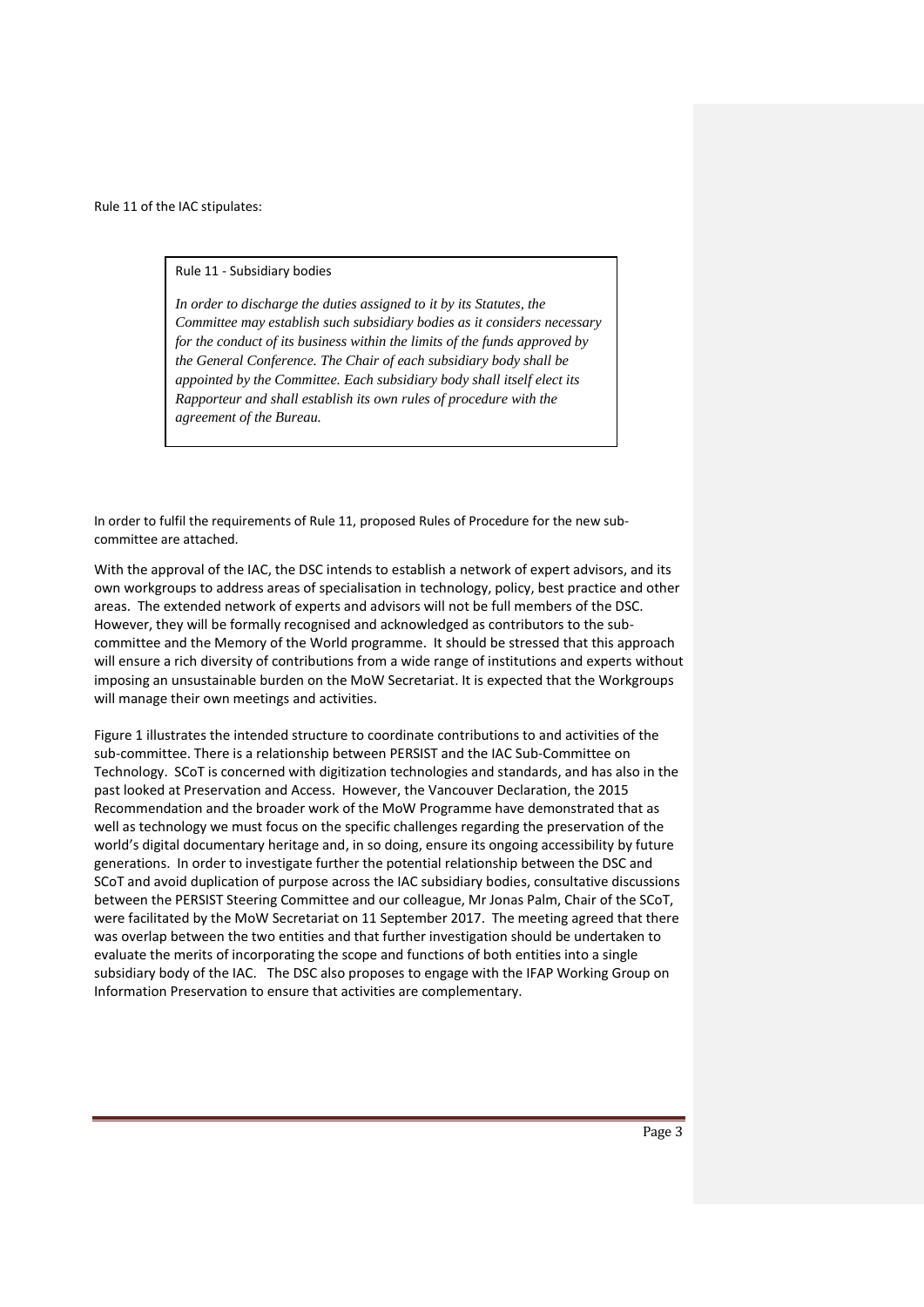

**Figure 1. Proposed Structure of DSC and its associated network of contributors**

Page 4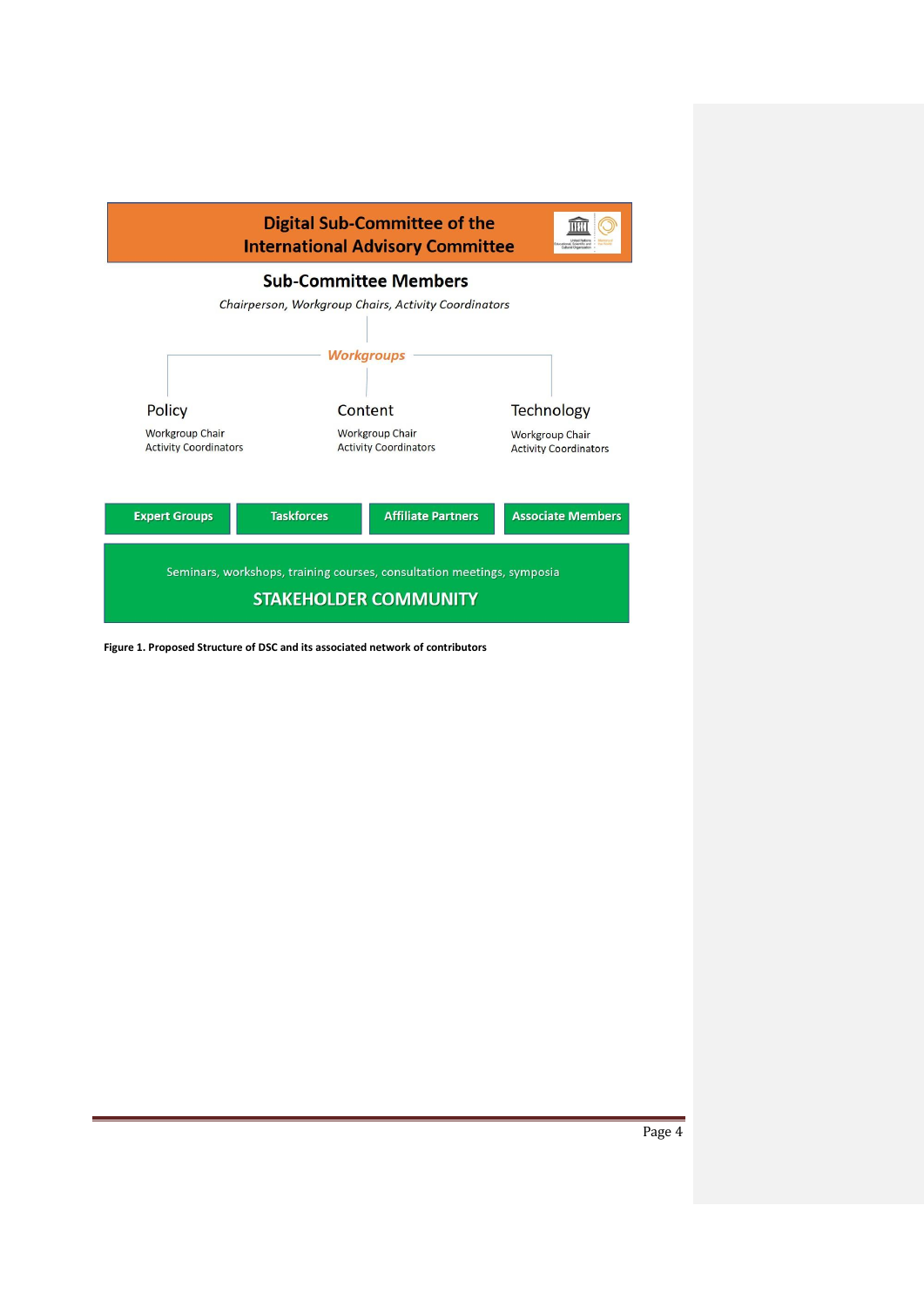### **DRAFT - for the Consideration of the IAC**

# **DIGITAL SUB-COMMITTEE OF THE MEMORY OF THE WORLD PROGRAMME**

# **Rules of Procedure as endorsed at the meeting of the International Advisory Committee, Paris, 24-27 October 2017**

#### **Preamble**

The UNESCO PERSIST Programme (PERSIST) is a project of the UNESCO Memory of the World (MoW) Programme. It is set up to ensure long-term access to the World's Digital Heritage by facilitating development of effective policies, sustainable technical approaches, and best practices in ensuring long term access and use of digital artefacts.

PERSIST is concerned with digital aspects of the MoW programme which is dedicated to the identification of, access to and preservation of digital heritage in general.

PERSIST complements the existing MoW initiatives by focusing on policies, strategies, and practices related to **the preservation and sustained use of the digital artefacts**. It works closely with key stakeholders and provides a focal point for initiatives concerned with long term use of software as a critical aspect of digital content. It intends to empower the government, memory, cultural, and scientific institutions and citizens to secure sustainable access to the digital heritage through:

- o *Policy.* Assist in the development of policies for preserving and making accessible digital heritage;
- o *Content.* Advise memory and cultural institutions how to select valuable content from a growing amount of digital information that represents the digital heritage of humanity; and
- o *Technology*. Foster technological solutions to reduce the impact of ageing software on access to digital information.

In accordance with Rule 11 of its Rules of Procedure, the International Advisory Committee has established the Digital Sub-Committee as a subsidiary body to pursue the implementation of the PERSIST project for the Memory of the World. As part of the UNESCO Organization, the activities of the Digital Sub-Committee will follow the guidelines set in the "Regulations for the general classification of the various categories of meetings convened by UNESCO" (adopted by the General Conference at its 14th session and amended at its 18th, 25th, 33rd and 37th sessions).

#### **Rule 1 – Membership**

1.1 The Digital Sub-committee (DSC) shall be composed of a minimum of five members, comprising a Chairperson appointed by the International Advisory Committee (IAC) and members chosen for their specialist expertise. A rapporteur shall be selected by the DSC from among its members.

1.2 The term of office of members of the DSC shall be four years. They are immediately eligible for re-appointment. In order to ensure continuity of the working methods of the DSC, no more than three persons shall be replaced every four years.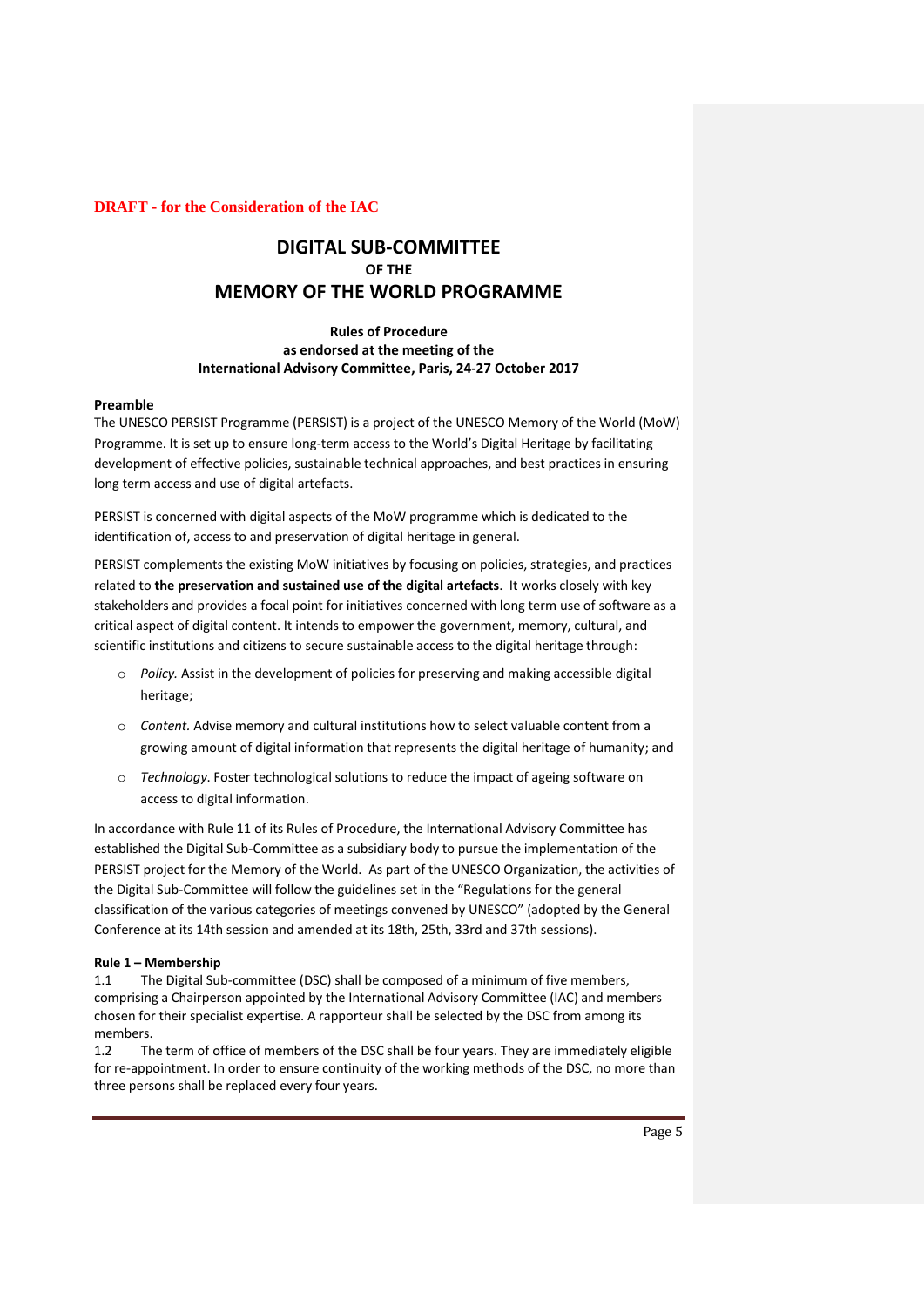1.3 The DSC shall establish a network of expert advisors, and its own technical subcommittees to address areas of specialisation in technology, policy, best practice and other areas. The extended network of experts and advisors will not be considered full members of the DSC however will be formally recognised and acknowledged as contributors to the sub-committee and the Memory of the World programme.

1.4 The DSC shall establish and publish guidelines about the engagements with the communities of stakeholders and enforce procedures for forming and dissolving collaborations and partnerships strictly within the guidelines of the UNESCO Memory of the World programme.

# **Rule 2 - Functions**

2.1 The DSC shall direct its activities consistent with its mission: to ensure long term preservation of, and access to, the world's digital documentary heritage by facilitating development of effective policies, sustainable technical approaches, and best practices.

# **Rule 3 - Sessions**

3.1 The DSC shall normally meet at least once every six months, either in person or through telepresence technology. However, meetings and consultations shall be conducted as the need arises to ensure the momentum of work is maintained.

# **Rule 4 - Agenda**

4.1 The agenda shall be drawn up by UNESCO's Secretariat in consultation with the Chairperson of the DSC. It shall be communicated to the members of the DSC 2 weeks before the opening of each session.

4.2 The Secretariat may invite sub-committee members to propose the inclusion of additional items in the agenda.

# **Rule 5 - Functions of the Chairperson**

5.1 The Chairperson shall declare the opening and closing of meetings, direct the discussions ensure observance of these Rules, accord the right to speak, put questions to the vote and announce decisions. S/he shall rule on points of order and, subject to these Rules, shall control the proceedings and the maintenance of order.

5.2 If the Chairperson is no longer able to hold office, the DSC shall choose one of its members to become Chairperson for the unexpired portion of the term of office.

#### **Rule 6 - Secretariat**

6.1 The secretariat of the DSC shall be provided by the Memory of the World programme of UNESCO.

6.2 The sub-committees and working groups of the DSC shall provide their own secretariat functions.

# **Rule 7- Working language**

7.1 The working language of the DSC shall be English.

#### **Rule 8 - Working documents**

8.1 The working documents shall be communicated to the members one month before the opening of each meeting of the DSC.

#### **Rule 9 - Points of order**

9.1 During the discussion on any matter, a member of the DSCmay at any time raise a point of order, which point of order shall forthwith be decided upon by the Chairperson. Any member may